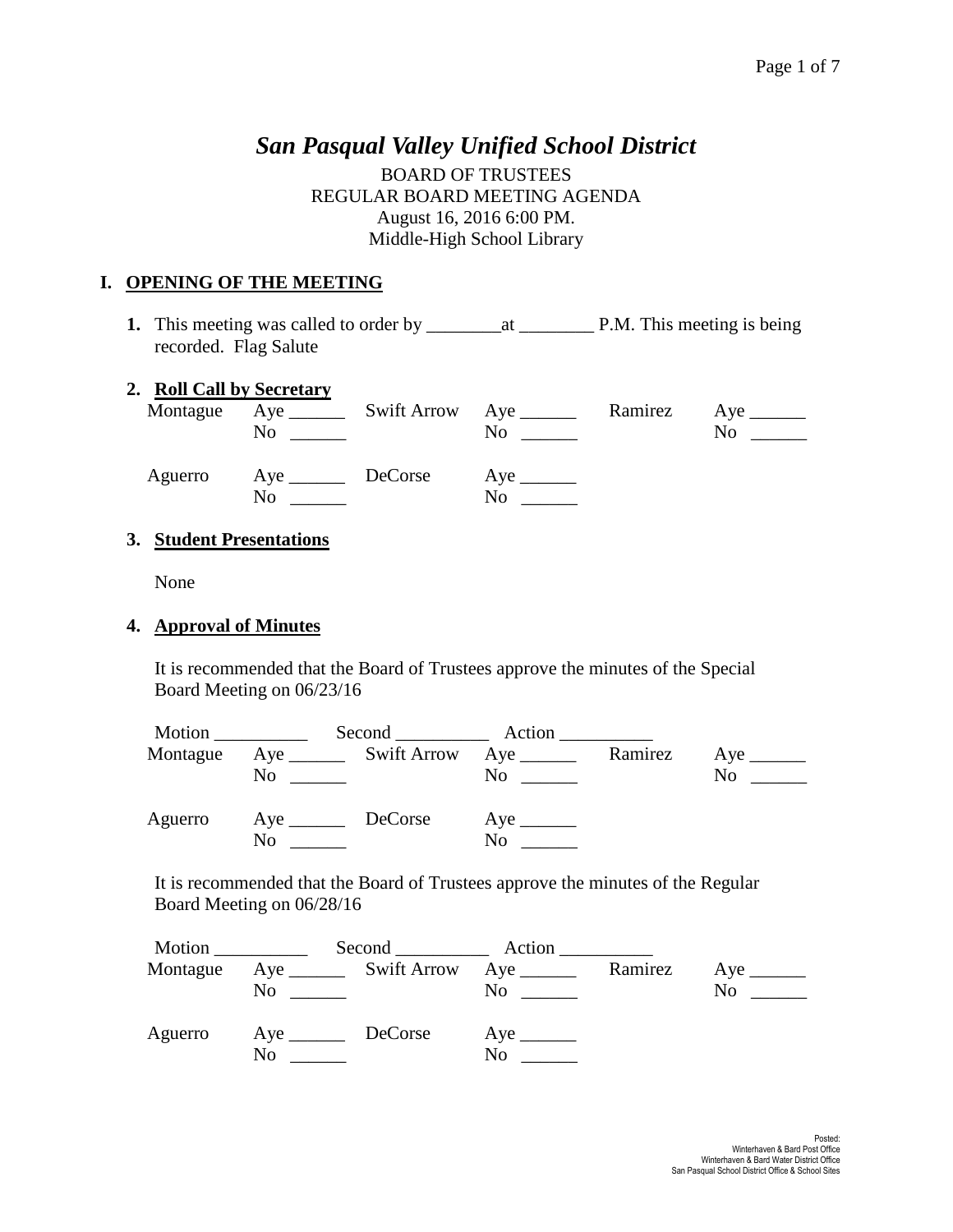It is recommended that the Board of Trustees approve the minutes of the Special Board Meeting on 07/07/16.

| Motion   |                             | Second Action                          |    |         |    |
|----------|-----------------------------|----------------------------------------|----|---------|----|
| Montague | No                          | Aye __________ Swift Arrow Aye _______ |    | Ramirez | No |
| Aguerro  | Aye _________ DeCorse<br>No |                                        | No |         |    |

It is recommended that the Board of Trustees approve the minutes of the Special Board Meeting on 07/12/16.

| Motion   |    | Second Action |                                                                 |         |    |
|----------|----|---------------|-----------------------------------------------------------------|---------|----|
| Montague | No |               | Aye _________ Swift Arrow Aye _______<br>$\overline{\text{No}}$ | Ramirez | No |
| Aguerro  | No |               | No                                                              |         |    |

### **5. Approval of Warrants**

Per EdCode 42631 and SPVUSD BP 3314, it is recommended that the Board of Trustees ratify the June, July and August warrants in the amount of \$1,144,541.55

|          |                   | Second Action      |         |     |
|----------|-------------------|--------------------|---------|-----|
| Montague | $\rm No$          | $\overline{N_{0}}$ | Ramirez | No. |
| Aguerro  | Aye DeCorse<br>No | No                 |         |     |

### **6. Public Comments**

\*Persons who have complaints against Board members or District staff are encouraged to seek resolution to those complaints by using the San Pasqual Valley Unified School District written complaint procedures before orally addressing them at a meeting. The Board will not respond to such complaints until the applicable complaint procedure (BP/AR 1312.1) has been followed and has reached the Board level. Where a complaint concerns a District employee identifiable by name, position, or other facts, the Board cannot respond until proper written notice has been given to the employee pursuant to Government Code Section 54957.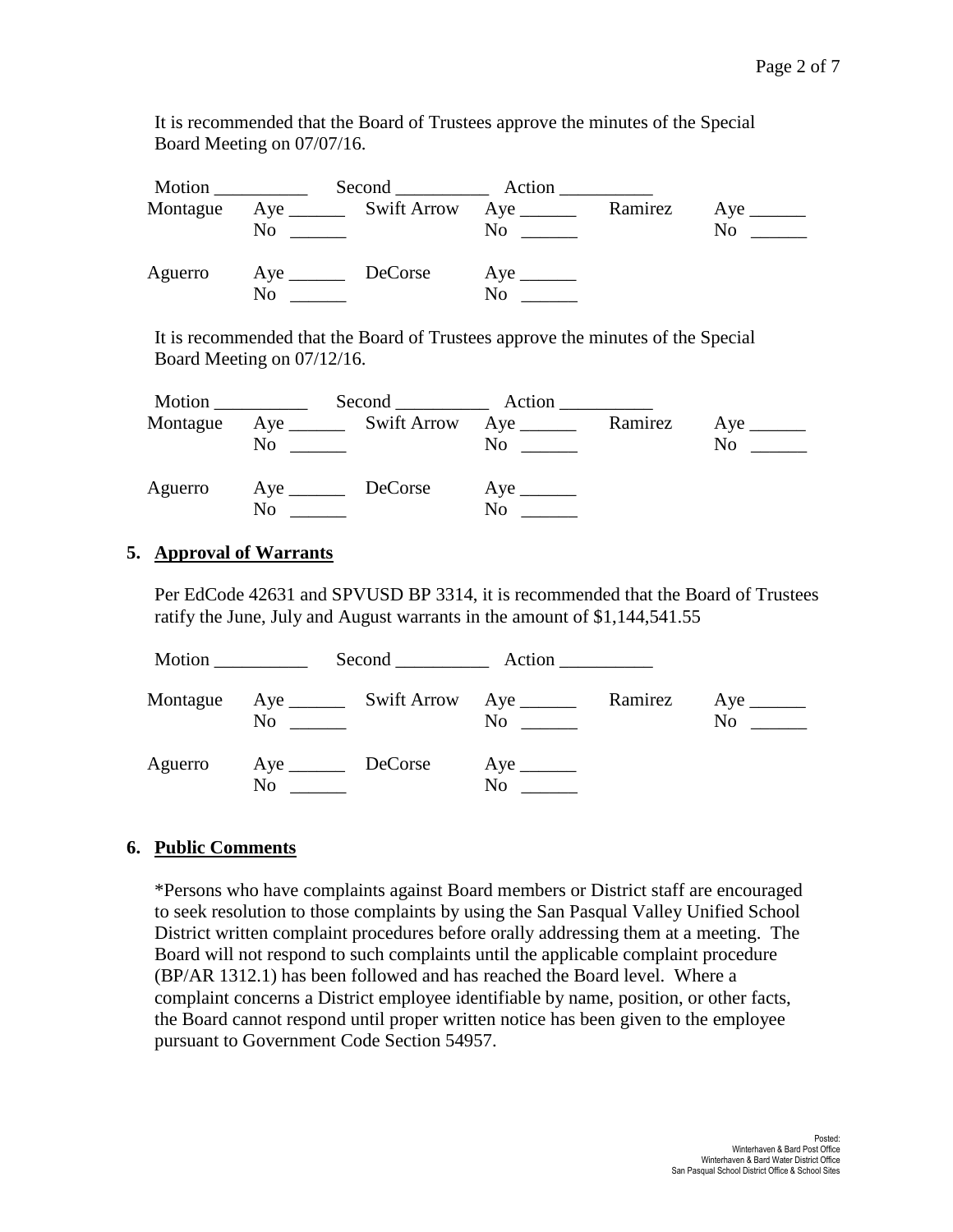Comments shall be limited to three minutes per person and twenty minutes for all comments, per topic, unless the board president, subject to the approval of the Governing Board, sets different time limits

- **a.** Hear members of the public on items not appearing on agenda that are within the jurisdiction of the District.
- **b.** Hear public on items appearing on the agenda.
- **c.** Hear parents of Indian children on equal participation in education programs provided by the District. (Indian Policy and Procedures).

## **II. PRESENTATIONS**

None

## **III. CONSENT ITEMS**

- 1. Ratification: Training/Travel: Girl Bullying and Empowerment National Conference
- 2. Ratification: Sports: NAU Flagstaff Girls Basketball Clinic
- 3. Ratification: ASES Extended Day Program Coordinator and Attendance/Program Clerk Entire School Year
- 4. Ratification: ASES Extended Day Academic Support Teachers
- 5. Ratification: ASES Extended Day Enrichment Experts
- 6. Travel/Training: Professional Learning Communities at Work Institute
- 7. Annual Memorandum of Understanding (MOU): San Pasqual Valley Unified School District (SPVUSD) and Imperial County Office of Education (ICOE) for Email Spam and Virus Filtering Services
- 8. Annual Memorandum of Understanding (MOU) Imperial County Consortium Teacher Induction Program and San Pasqual Valley Unified School District
- 9. Extra Duty: 2016-2017 Middle School ASB Advisor
- 10. Extra Duty: 2016-2017 Middle School Class Advisors
- 11. Extra Duty: 2016-2017 Middle School Yearbook Advisor
- 12. Extra Duty: 2016-2017 Middle School Yearbook Photographer
- 13. Sports: 2016-2017 San Pasqual Valley High School and Middle School Athletic Director
- 14. Annual Memorandum of Understanding (MOU) STEM Professional Development and Kit Building Program



## **IV. MONTHLY REPORTS**

- 1. San Pasqual Teachers Association (SPTA) Ms. Gina Hanna-Wilson
- 2. California School Employees Association (CSEA) Mr. Ramon Haro
- 3. Associated Student Body (ASB) Representative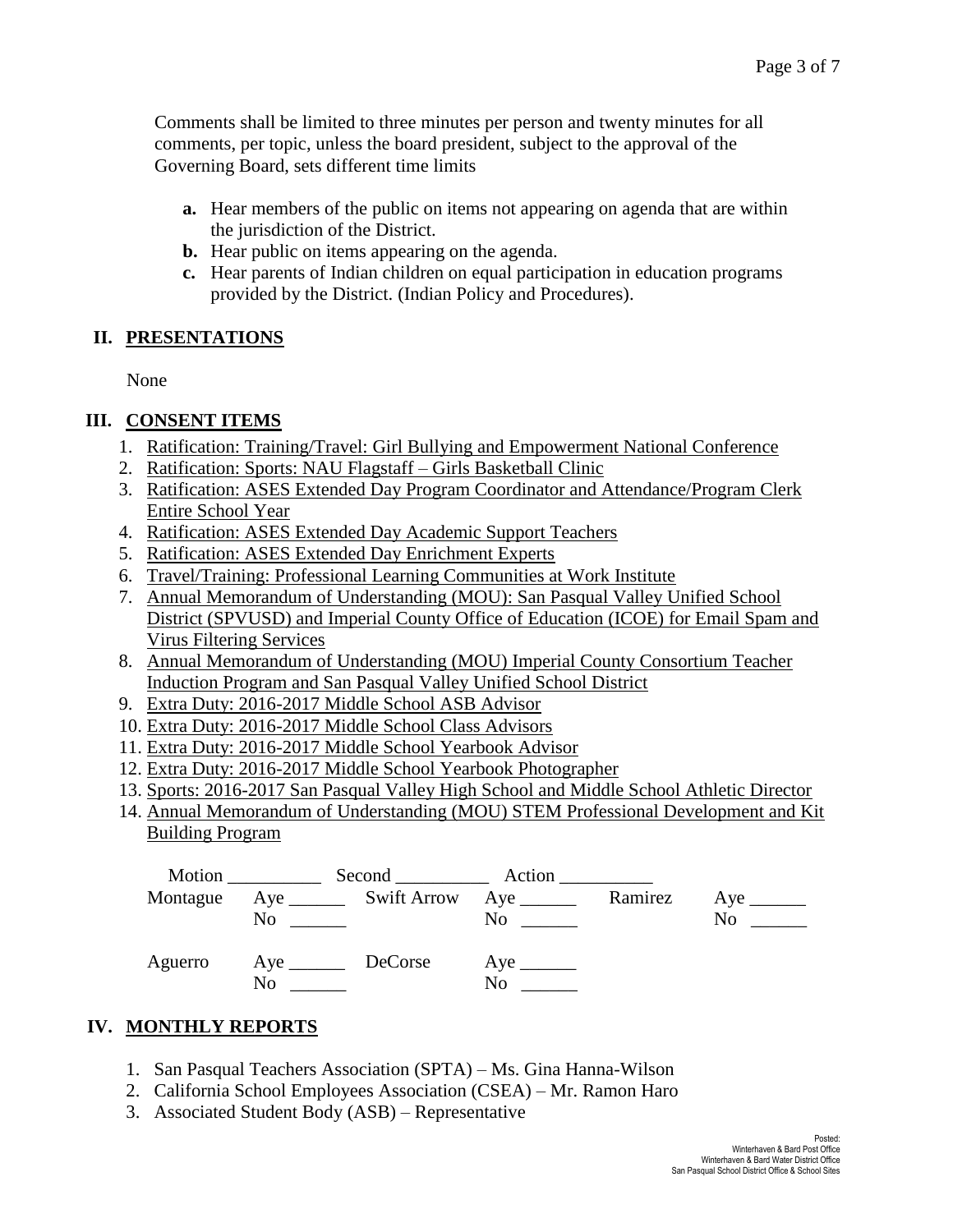- 4. Special Education Dr. Thien Hoang
- 5. Elementary School Mr. Gabriel Sandoval
- 6. Middle School Mrs. Mary Kay Monson
- 7. High School/Alternative Education Mr. Darrell Pechtl
- 8. Business Services Ms. Kish Curtis
- 9. Maintenance/Operations/Transportation Mr. Edward Benedict
- 10. Superintendent Ms. Rauna Fox
- 11. School Board

### **V. UNFINISHED BUSINESS**

### **VI. INFORMATION ITEMS**

- 1. High School Staff Development Plan 2016-2017
- 2. Quarterly Report on Williams Uniform Complaints
- 3. US Telehealth Announcements English/Spanish
- 4. Mean-Girls Relational Aggression Training Schedule January 9, 2017
- 5. Board Meeting Schedule for 2016-2017 Update

### **VII. NEW BUSINESS**

1. CARS/Conapp (Consolidated Application)

|                         |           |                                  | Montague Aye ________ Swift Arrow Aye ________ Ramirez Aye _______                       |                |
|-------------------------|-----------|----------------------------------|------------------------------------------------------------------------------------------|----------------|
|                         | $No \ \_$ |                                  |                                                                                          | $No \ \_$      |
|                         |           | Aguerro Aye DeCorse Aye          |                                                                                          |                |
|                         | $No \_\_$ |                                  | No                                                                                       |                |
|                         |           |                                  | 2. 2016-2017 San Pasqual Valley Unified School District Elementary School Parent and     |                |
| <b>Student Handbook</b> |           |                                  |                                                                                          |                |
|                         |           |                                  |                                                                                          |                |
|                         |           |                                  | Montague Aye ________ Swift Arrow Aye ________ Ramirez Aye _______                       |                |
|                         | $No \ \_$ |                                  |                                                                                          |                |
|                         |           | Aguerro Aye DeCorse Aye ________ |                                                                                          |                |
|                         | $No \ \_$ |                                  | $No \t —$                                                                                |                |
|                         |           |                                  | 3. 2016-2017 San Pasqual Valley Unified School District Middle School Parent and Student |                |
| Handbook                |           |                                  |                                                                                          |                |
|                         |           |                                  |                                                                                          |                |
|                         |           |                                  | Montague Aye _________ Swift Arrow Aye __________ Ramirez Aye ________                   |                |
|                         | $No \ \_$ |                                  |                                                                                          | $No \ \_$      |
|                         |           |                                  |                                                                                          | P <sub>C</sub> |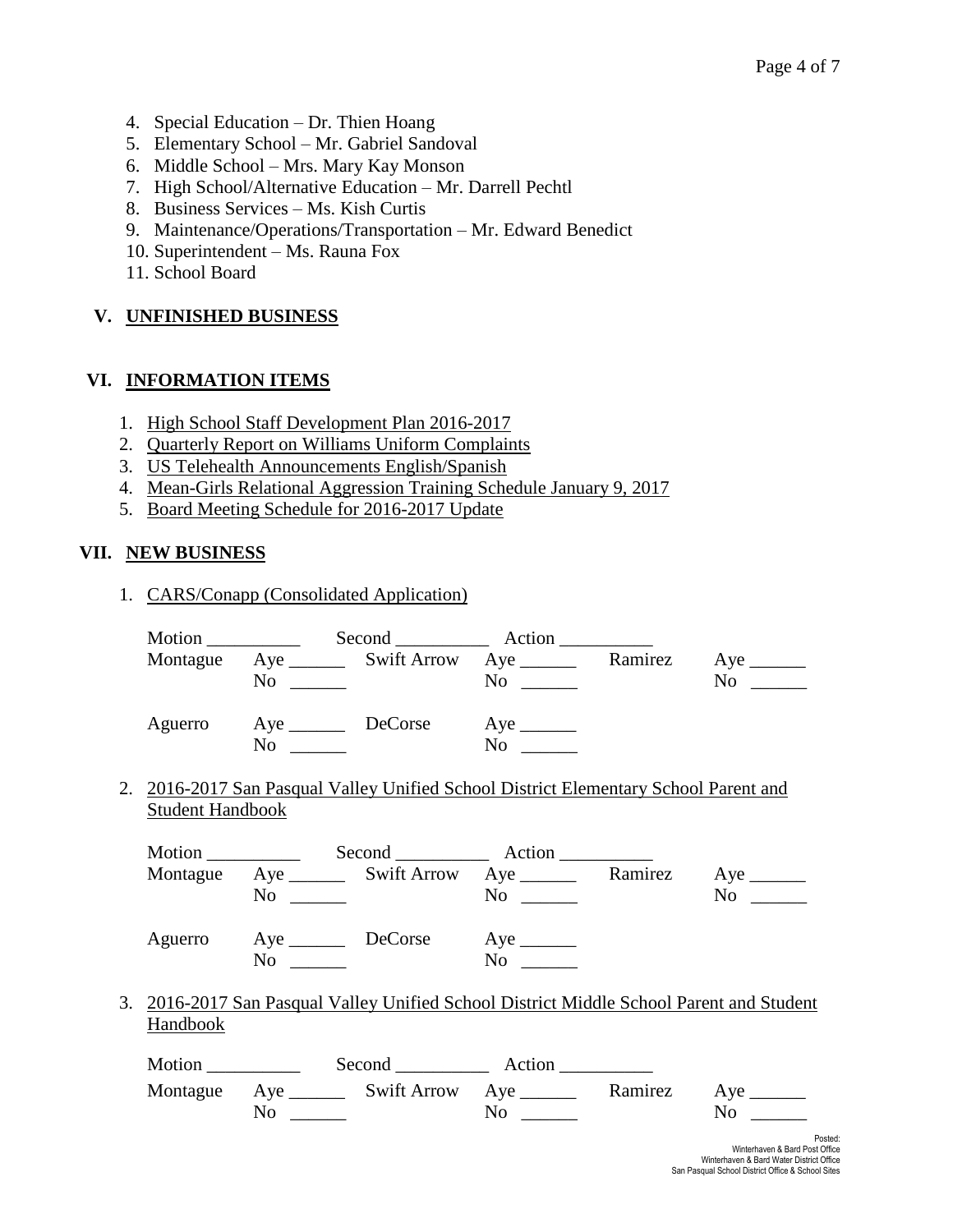| Aguerro | Aye | DeCorse | Aye |
|---------|-----|---------|-----|
|         | No  |         | No  |

### 4. 2016-2017 San Pasqual Valley Unified School District Middle School Parent and Student **Handbook**

|                                                    | $No \ \_$ | Montague Aye ________ Swift Arrow Aye ________ Ramirez Aye _______           | $No \ \_$ |  | $No \ \_$                 |  |
|----------------------------------------------------|-----------|------------------------------------------------------------------------------|-----------|--|---------------------------|--|
|                                                    |           | Aguerro Aye DeCorse Aye<br>$\overline{N}$ $\overline{\phantom{N}}$           | $No \ \_$ |  |                           |  |
|                                                    |           | 5. Variable Term Credential Waiver: Ms. Kayla Walden, Agriculture Teacher    |           |  |                           |  |
|                                                    |           |                                                                              |           |  |                           |  |
|                                                    | $No \ \_$ | Montague Aye _________ Swift Arrow Aye __________ Ramirez Aye ________       | $No \ \$  |  | $No \ \_$                 |  |
|                                                    | $No \ \_$ | Aguerro Aye DeCorse Aye ________                                             | $No \t —$ |  |                           |  |
| 6. Chemistry Teacher                               |           |                                                                              |           |  |                           |  |
|                                                    |           |                                                                              |           |  |                           |  |
|                                                    | $No \ \_$ | Montague Aye ________ Swift Arrow Aye _________ Ramirez Aye _______          |           |  | $No \_$                   |  |
|                                                    | $No \ \_$ | Aguerro Aye DeCorse Aye ________                                             | $No \ \_$ |  |                           |  |
| 7. Job Description District Technology Coordinator |           |                                                                              |           |  |                           |  |
|                                                    |           |                                                                              |           |  |                           |  |
|                                                    | $No \ \_$ | Montague Aye ________ Swift Arrow Aye ________ Ramirez Aye _______           | $No \ \_$ |  | $No \_$                   |  |
| Aguerro                                            | $No \t —$ | Aye DeCorse Aye                                                              | $No \t —$ |  |                           |  |
|                                                    |           | 8. Board Member Compensation for Members Absent During August Board Meetings |           |  |                           |  |
|                                                    |           |                                                                              |           |  |                           |  |
|                                                    |           | Montague Aye ________ Swift Arrow Aye ________ Ramirez                       |           |  | $Aye$ <sub>________</sub> |  |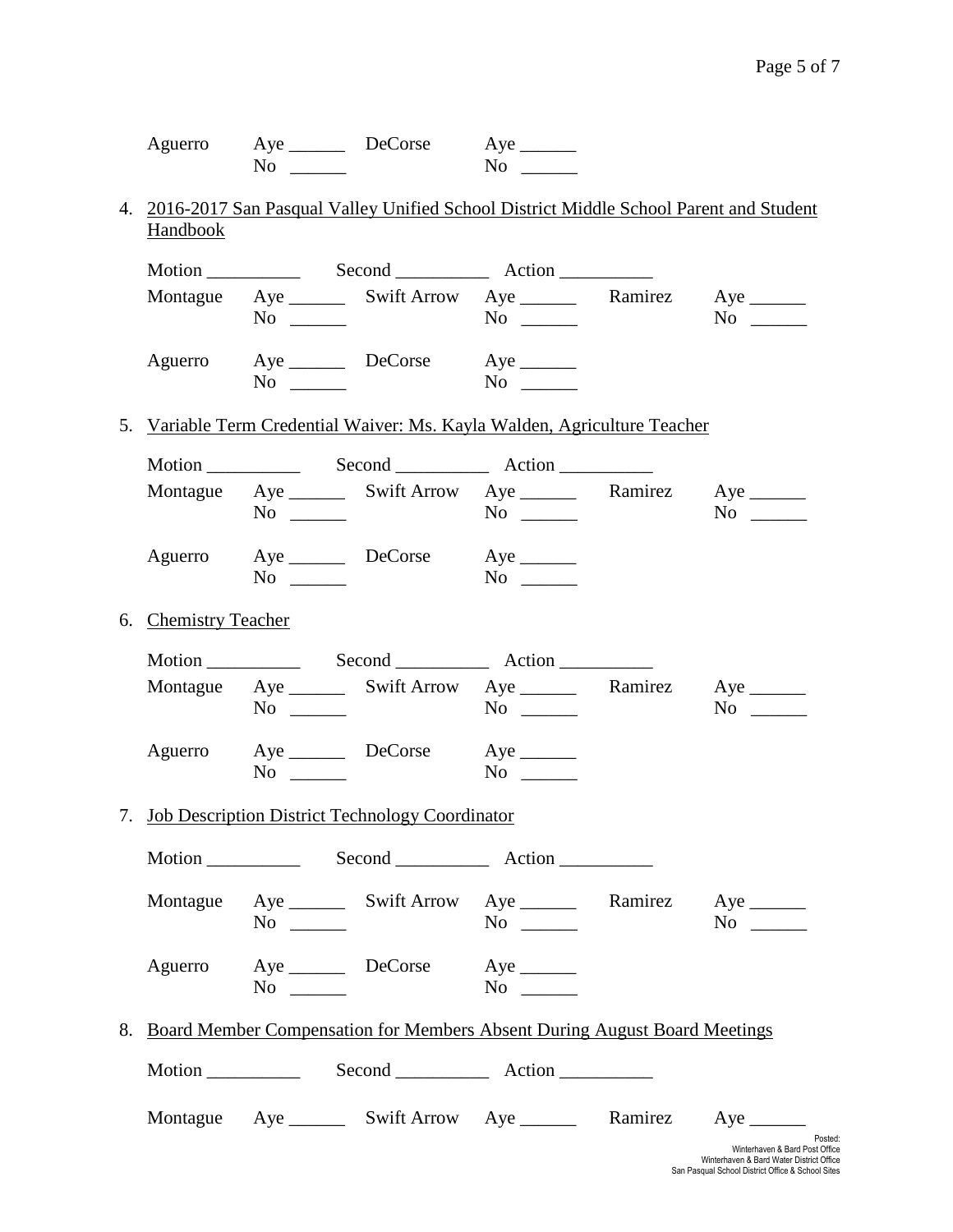## Page 6 of 7

|                             | No $\qquad$                          |                                                                                                                                    | $No \ \_$                                                                                                                                                                                                                                                                                                                                                                                                                                                                                                                           |         | No $\qquad$                           |
|-----------------------------|--------------------------------------|------------------------------------------------------------------------------------------------------------------------------------|-------------------------------------------------------------------------------------------------------------------------------------------------------------------------------------------------------------------------------------------------------------------------------------------------------------------------------------------------------------------------------------------------------------------------------------------------------------------------------------------------------------------------------------|---------|---------------------------------------|
|                             | Aguerro Aye DeCorse<br>$No \ \_$     |                                                                                                                                    | $Aye$ <sub>_______</sub><br>No $\qquad$                                                                                                                                                                                                                                                                                                                                                                                                                                                                                             |         |                                       |
| VIII. BOARD COMMENTS        |                                      |                                                                                                                                    |                                                                                                                                                                                                                                                                                                                                                                                                                                                                                                                                     |         |                                       |
| IX. ITEMS FOR FUTURE AGENDA |                                      |                                                                                                                                    |                                                                                                                                                                                                                                                                                                                                                                                                                                                                                                                                     |         |                                       |
|                             |                                      |                                                                                                                                    | 3.                                                                                                                                                                                                                                                                                                                                                                                                                                                                                                                                  |         |                                       |
| 2. $\qquad \qquad$          |                                      |                                                                                                                                    | $\begin{array}{c} \n 4. \quad \textcolor{red}{\overbrace{\text{2.22}}\textcolor{blue}{\overbrace{\text{2.33}}\textcolor{blue}{\overbrace{\text{2.43}}\textcolor{blue}{\overbrace{\text{2.53}}\textcolor{blue}{\overbrace{\text{2.63}}\textcolor{blue}{\overbrace{\text{2.63}}\textcolor{blue}{\overbrace{\text{2.63}}\textcolor{blue}{\overbrace{\text{2.63}}\textcolor{blue}{\overbrace{\text{2.63}}\textcolor{blue}{\overbrace{\text{2.63}}\textcolor{blue}{\overbrace{\text{2.63}}\textcolor{blue}{\overbrace{\text{2.63}}\text$ |         |                                       |
| X. CLOSED SESSION           |                                      |                                                                                                                                    |                                                                                                                                                                                                                                                                                                                                                                                                                                                                                                                                     |         | $Time: \_\_\_\_\_\$ P.M.              |
|                             |                                      |                                                                                                                                    |                                                                                                                                                                                                                                                                                                                                                                                                                                                                                                                                     |         |                                       |
|                             | $No \ \_$                            | Montague Aye ________ Swift Arrow Aye ________ Ramirez Aye _______                                                                 |                                                                                                                                                                                                                                                                                                                                                                                                                                                                                                                                     |         | $No \_$                               |
|                             |                                      | Aguerro Aye DeCorse Aye _______                                                                                                    |                                                                                                                                                                                                                                                                                                                                                                                                                                                                                                                                     |         |                                       |
|                             | $No \t —$<br>Government Code 54957.6 | 1. CONFERENCE WITH LABOR NEGOTIATOR (Superintendent) - Pursuant to                                                                 | No No                                                                                                                                                                                                                                                                                                                                                                                                                                                                                                                               |         |                                       |
|                             |                                      | 2. PERSONNEL MATTERS - Pursuant to Government Code 54957                                                                           |                                                                                                                                                                                                                                                                                                                                                                                                                                                                                                                                     |         |                                       |
|                             |                                      | a. District Technology Assistant / Computer Tech                                                                                   |                                                                                                                                                                                                                                                                                                                                                                                                                                                                                                                                     |         |                                       |
|                             |                                      | Montague Aye ________ Swift Arrow Aye _________ Ramirez Aye _______                                                                |                                                                                                                                                                                                                                                                                                                                                                                                                                                                                                                                     |         |                                       |
|                             | $No \ \_$                            |                                                                                                                                    |                                                                                                                                                                                                                                                                                                                                                                                                                                                                                                                                     |         | $No \ \_$                             |
|                             |                                      | Aguerro Aye DeCorse Aye ________                                                                                                   |                                                                                                                                                                                                                                                                                                                                                                                                                                                                                                                                     |         |                                       |
|                             | $\rm No$ $\qquad$                    |                                                                                                                                    |                                                                                                                                                                                                                                                                                                                                                                                                                                                                                                                                     |         |                                       |
|                             |                                      | b. Part Time Migrant Education Outreach Worker                                                                                     |                                                                                                                                                                                                                                                                                                                                                                                                                                                                                                                                     |         |                                       |
|                             |                                      | Motion _______________ Second _______________ Action ___________________________<br>Montague Aye _________ Swift Arrow Aye _______ |                                                                                                                                                                                                                                                                                                                                                                                                                                                                                                                                     | Ramirez | $Aye$ <sub>________</sub>             |
|                             | $No \ \_$                            |                                                                                                                                    |                                                                                                                                                                                                                                                                                                                                                                                                                                                                                                                                     |         | $No \_$                               |
| Aguerro                     | Aye DeCorse<br>$No \ \_$             |                                                                                                                                    | $Aye$ <sub>______</sub><br>$No \ \_$                                                                                                                                                                                                                                                                                                                                                                                                                                                                                                |         |                                       |
|                             | c. ASES Attendance/Program Clerk     |                                                                                                                                    |                                                                                                                                                                                                                                                                                                                                                                                                                                                                                                                                     |         |                                       |
|                             |                                      |                                                                                                                                    |                                                                                                                                                                                                                                                                                                                                                                                                                                                                                                                                     |         |                                       |
|                             |                                      |                                                                                                                                    |                                                                                                                                                                                                                                                                                                                                                                                                                                                                                                                                     |         |                                       |
|                             |                                      | Montague Aye _________ Swift Arrow Aye _______<br>$No \ \_$                                                                        | $No \ \_$                                                                                                                                                                                                                                                                                                                                                                                                                                                                                                                           | Ramirez | $Aye$ <sub>_______</sub><br>$No \ \_$ |